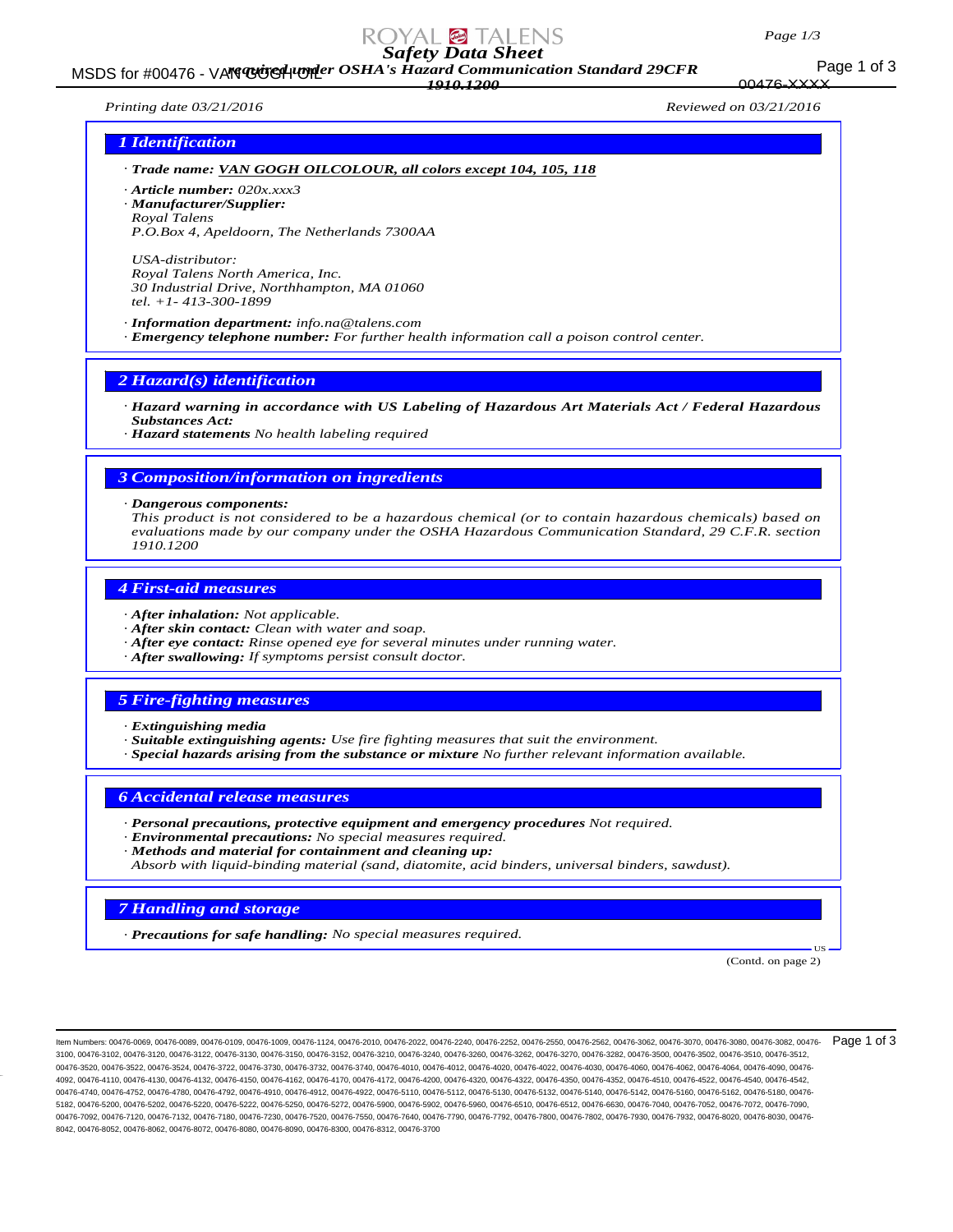#### *Page 2/3*

# *Safety Data Sheet*

MSDS for #00476 - VAN GUGH UNDER OSHA's Hazard Communication Standard 29CFR<br>MSDS for #00476 - VAN GUGH UNDER OSHA's Hazard Communication Standard 29CFR *1910.1200*

*Printing date 03/21/2016 Reviewed on 03/21/2016*

(Contd. of page 1)

# *8 Exposure controls/personal protection*

*· General protective and hygienic measures: Wash hands before breaks and at the end of work. · Eye protection: Not required.*

| 9 Physical and chemical properties                                                                                                                        |                                        |
|-----------------------------------------------------------------------------------------------------------------------------------------------------------|----------------------------------------|
| $\cdot$ Appearance:                                                                                                                                       |                                        |
| Form:                                                                                                                                                     | Pasty                                  |
| Color:                                                                                                                                                    | According to product specification     |
| $\cdot$ Odor:                                                                                                                                             | <i>Characteristic</i>                  |
| $\cdot$ Change in condition<br>Melting point/Melting range: Not determined.<br><b>Boiling point/Boiling range:</b> $> 99 \degree C$ ( $> 210 \degree F$ ) |                                        |
| $\cdot$ Flash point:                                                                                                                                      | $> 99 \degree C$ ( $> 210 \degree F$ ) |
| <b>Explosion limits:</b>                                                                                                                                  |                                        |
| Lower:                                                                                                                                                    | Not determined.                        |
| <b>Upper:</b>                                                                                                                                             | Not determined.                        |
| $\cdot$ Density:                                                                                                                                          | $1.1 - 2.0$ g/cm3                      |
| · Solubility in / Miscibility with<br>Water:                                                                                                              | Not miscible                           |

# *10 Stability and reactivity*

*· Thermal decomposition / conditions to be avoided: No decomposition if used according to specifications.*

- *· Possibility of hazardous reactions No dangerous reactions known.*
- *· Conditions to avoid No further relevant information available.*
- *· Incompatible materials: No further relevant information available.*

# *11 Toxicological information*

*· Carcinogenic categories:*

*· IARC (International Agency for Research on Cancer)*

*None of the ingredients is listed.*

*· NTP (National Toxicology Program)*

*None of the ingredients is listed.*

*· OSHA-Ca (Occupational Safety & Health Administration)*

*None of the ingredients is listed.*

# *12 Ecological information*

*· General notes:*

*Do not allow undiluted product or large quantities of it to reach ground water, water course or sewage system.*

(Contd. on page 3)

US

ltem Numbers: 00476-0069, 00476-0089, 00476-0109, 00476-1009, 00476-1124, 00476-2010, 00476-2022, 00476-2240, 00476-2252, 00476-2550, 00476-2562, 00476-3062, 00476-3070, 00476-3080, 00476-3080, 00476-3082, 00476-3080, 0047 3100, 00476-3102, 00476-3120, 00476-3122, 00476-3130, 00476-3150, 00476-3152, 00476-3210, 00476-3240, 00476-3260, 00476-3262, 00476-3270, 00476-3282, 00476-3500, 00476-3502, 00476-3510, 00476-3512, 00476-3520, 00476-3522, 00476-3524, 00476-3722, 00476-3730, 00476-3742, 00476-4010, 00476-4012, 00476-4020, 00476-402, 00476-4030, 00476-4060, 00476-4062, 00476-4064, 00476-4060, 00476-402, 00476-4060, 00476-4060, 00476-406 4092, 00476-4110, 00476-4130, 00476-4132, 00476-4150, 00476-4162, 00476-4170, 00476-4172, 00476-4200, 00476-4320, 00476-4322, 00476-4350, 00476-4352, 00476-4510, 00476-4522, 00476-4540, 00476-4542, 00476-4740, 00476-4752, 00476-4780, 00476-4792, 00476-4910, 00476-4912, 00476-51510, 00476-5112, 00476-5130, 00476-5132, 00476-5140, 00476-5142, 00476-5160, 00476-5160, 00476-5162, 00476-5182, 00476-5160, 00476-5182, 00476-5182, 00476-5200, 00476-5202, 00476-5220, 00476-5222, 00476-5250, 00476-5272, 00476-5900, 00476-5902, 00476-5960, 00476-6510, 00476-6512, 00476-6630, 00476-7040, 00476-7052, 00476-7072, 00476-7090, 00476-7092, 00476-7120, 00476-7132, 00476-7180, 00476-7520, 00476-7520, 00476-7550, 00476-7640, 00476-7790, 00476-7792, 00476-7800, 00476-7802, 00476-7930, 00476-7932, 00476-8020, 00476-8030, 00476-7930, 00476-8030, 00476-8 8042, 00476-8052, 00476-8062, 00476-8072, 00476-8080, 00476-8090, 00476-8300, 00476-8312, 00476-3700